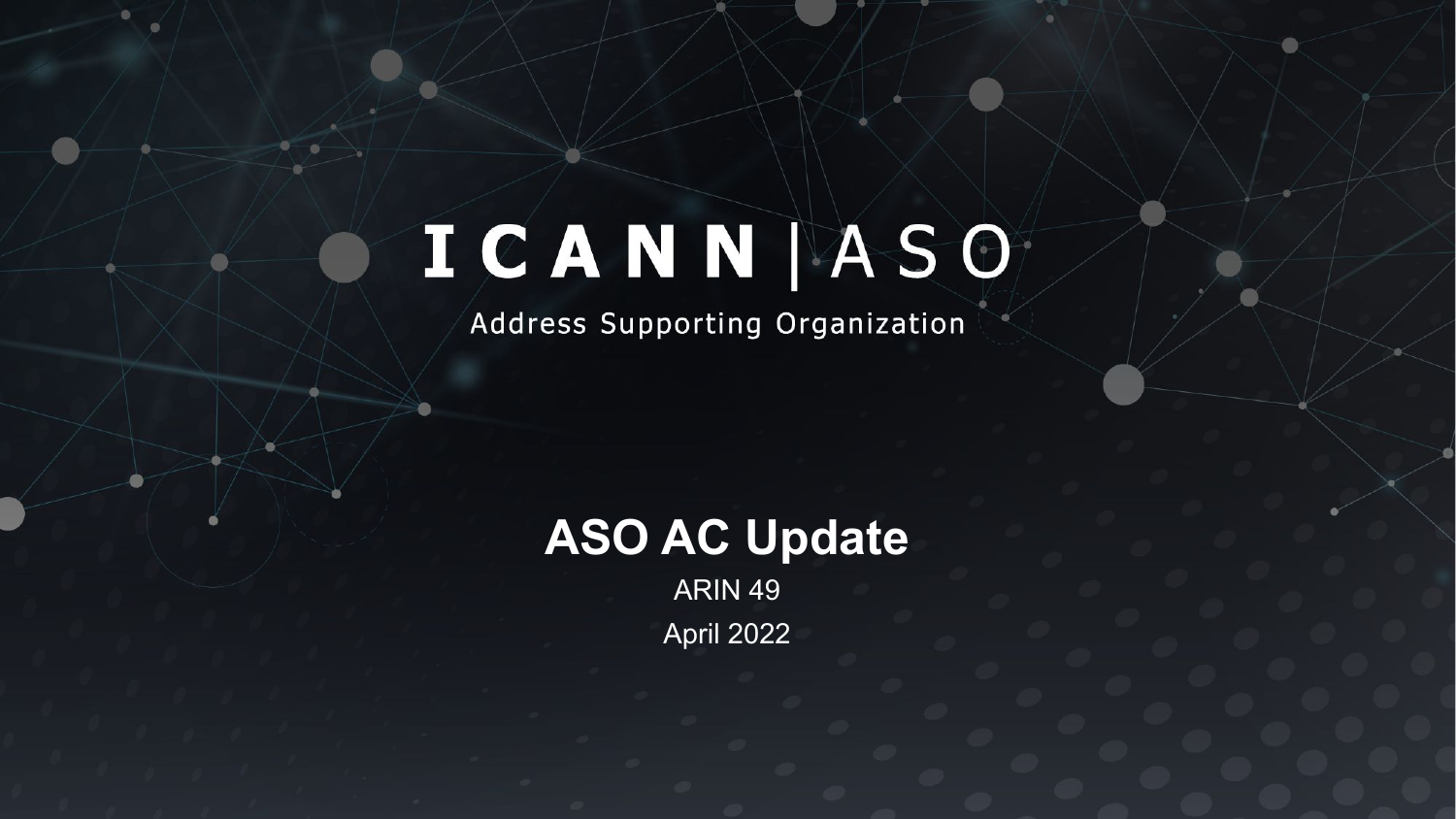Address Supporting Organization

#### ICANN ASO AC (Address Council)

| Who is it?           | The NRO Number Council                                                                                                                                              |  |
|----------------------|---------------------------------------------------------------------------------------------------------------------------------------------------------------------|--|
| What is it?          | <b>Number Resource Policy Advisory Body</b>                                                                                                                         |  |
| How is it Organized? | • 15 Members [3 From Each Region]<br>- 2 Elected at Large<br>- 1 Appointed by RIR Board<br><b>RIR &amp; ICANN Observers</b>                                         |  |
| Term of Office?      | Different for every RIR                                                                                                                                             |  |
| What Does it Do?     | Advise ICANN Board on Internet Numbers<br>Overseeing the Global Policy Development Process<br>Appoint ICANN Board Members (2)<br>Appoint member to ICANN NomCom (1) |  |
| When Does It Meet?   | Telephonic – Monthly (Open to Observers)<br>$\cdot$ F2F - Annually                                                                                                  |  |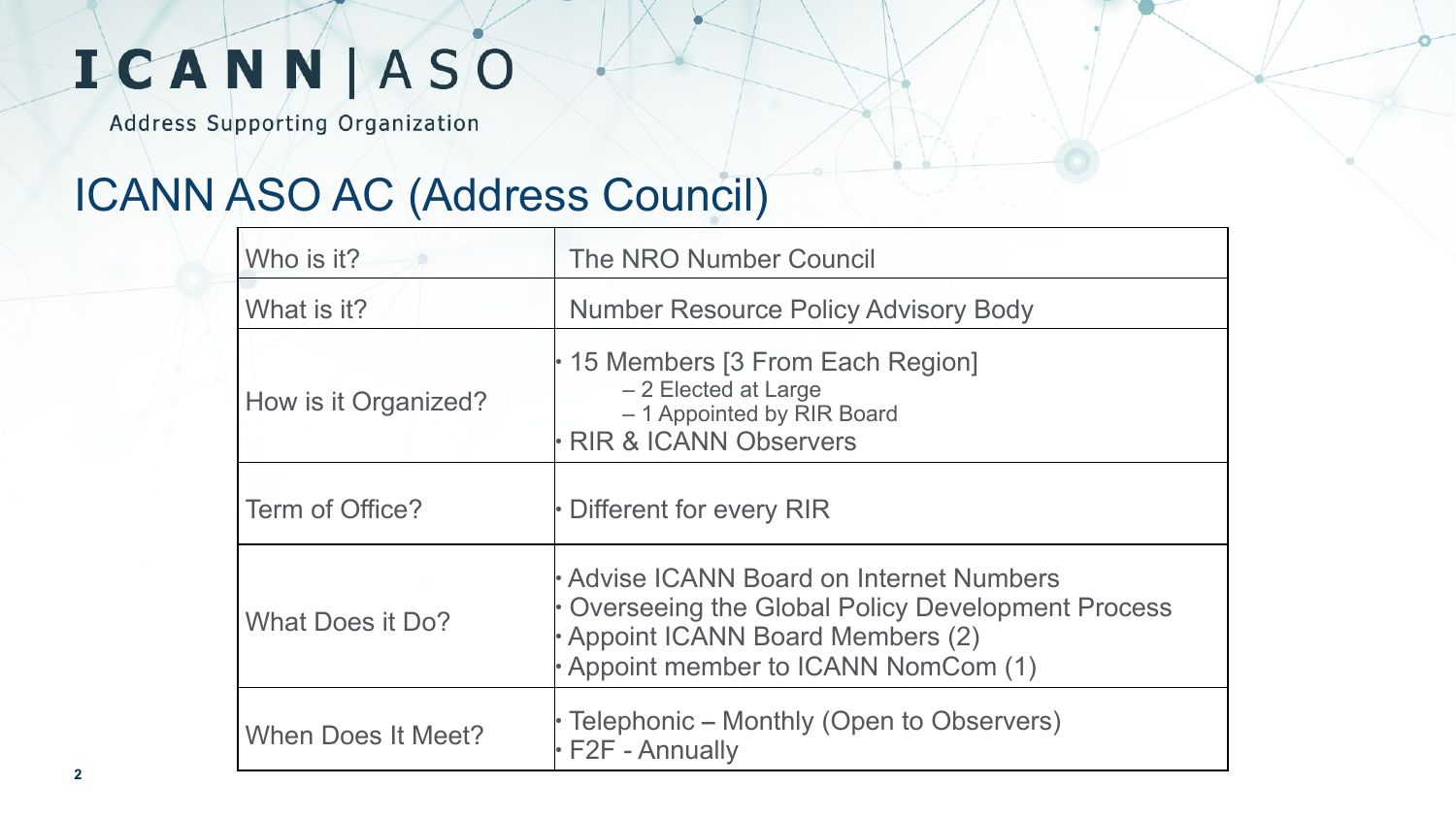Address Supporting Organization

#### 2022 Address Council Members

| <b>REGION</b>                                         | Member                                                                  | Term                                                              |
|-------------------------------------------------------|-------------------------------------------------------------------------|-------------------------------------------------------------------|
| <b>AFRIN</b>                                          | Wafa Dahmani Zaafouri*<br><b>Mike Silber [Vice Chair]</b><br>Saul Stein | Jan 2022 - Dec 2022<br>Jan 2020 - Dec 2022<br>Jan 2021 - Dec 2023 |
| $(:$ APNIC                                            | Di Ma<br>Nicole Chan*<br>Shubham Saran                                  | Jan 2021 - Dec 2022<br>Jan 2022 - Dec 2022<br>Jan 2021 - Dec 2022 |
| $A$ $R$ $N$<br>American Registry for Internet Numbers | Martin Hannigan<br>Kevin Blumberg* [Chair]<br>Chris Quesada             | Jan 2020 - Dec 2022<br>Jan 2022 - Dec 2023<br>Jan 2022 - Dec 2023 |
| lacnic <sup>o</sup>                                   | Jorge Villa<br>Ricardo Patara<br>Esteban Lescano*                       | Jan 2021 - Dec 2023<br>Jan 2021 - Dec 2022<br>Apr 2021 - Mar 2022 |
| <b>RIPE NCC</b>                                       | Sander Steffann<br>James Kennedy<br>Hervé Clément* [Vice Chair]         | Jan 2022 - Dec 2024<br>Jun 2021 - Dec 2022<br>Jan 2021 - Dec 2023 |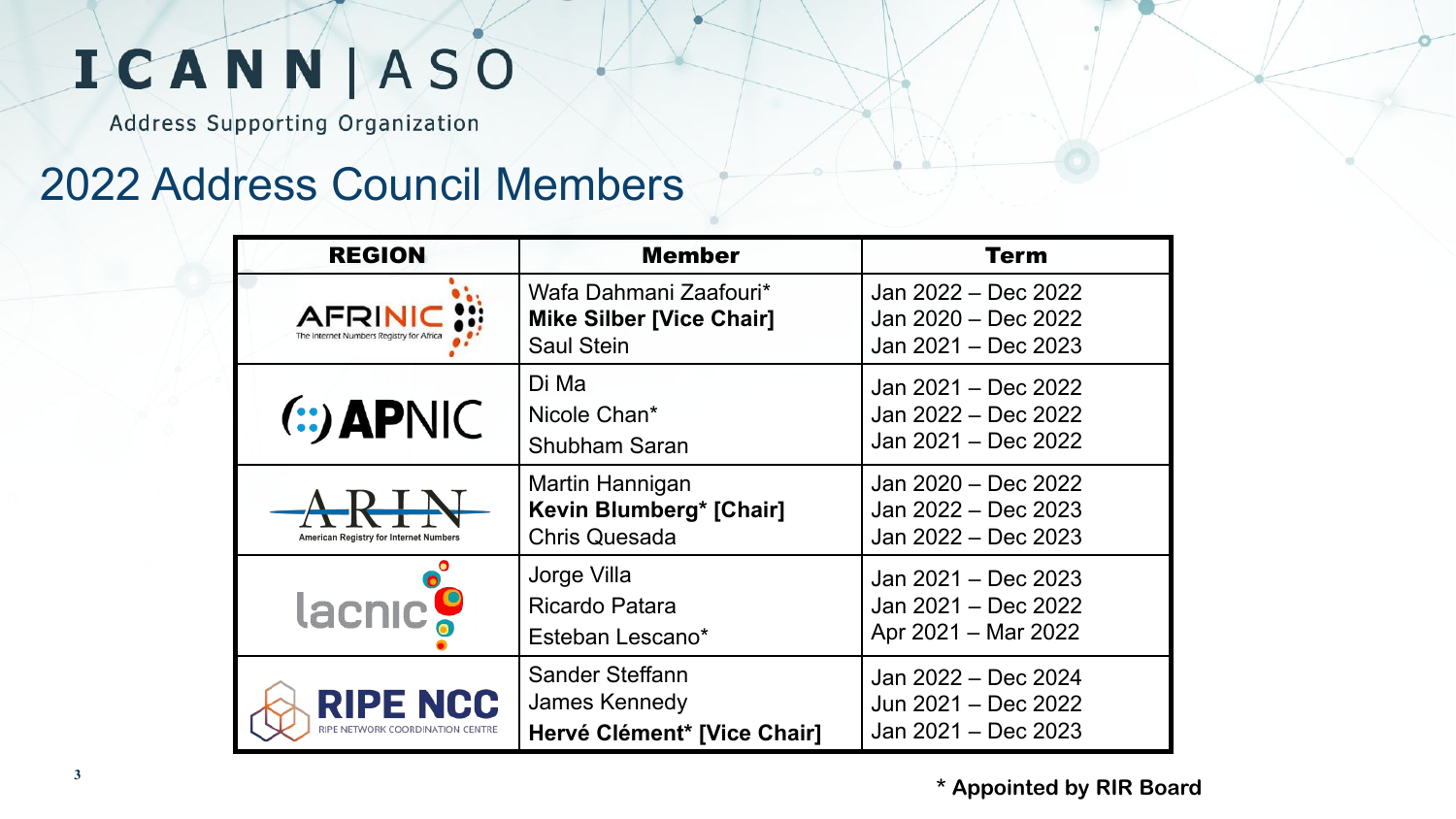Address Supporting Organization

### **Global Policy Development**

ASO-AC members follow their respective RIR's policy forum for any proposed global policy.

#### 2022 Policy Proposal Facilitator Team (PPFT):

- •Saul Stein (AFRINIC)
- •Nicole Chan (APNIC)
- •Martin Hannigan (ARIN)
- Jorge Villa (LACNIC)
- •Sander Steffann *(*RIPE NCC)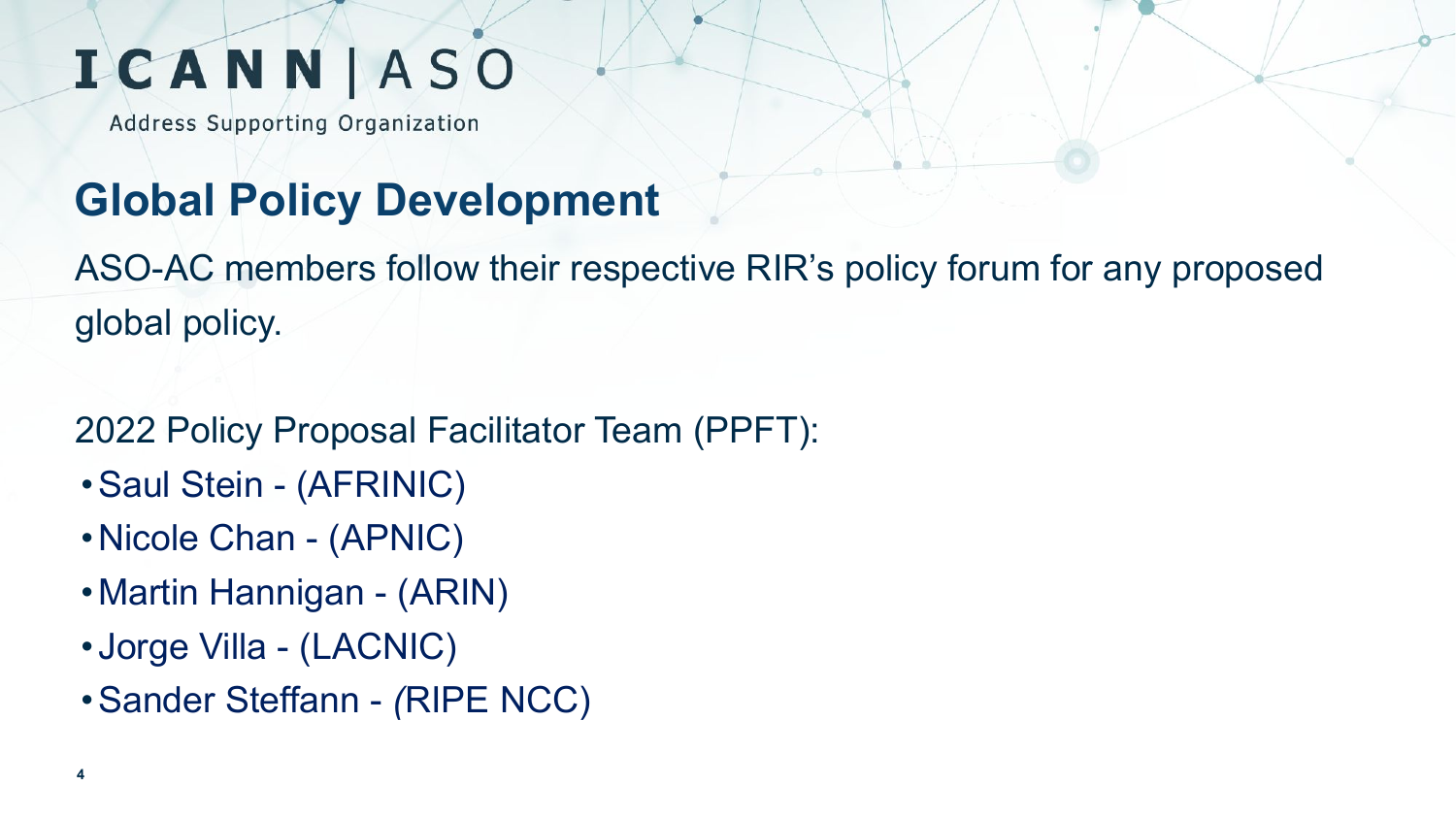Address Supporting Organization

### **ASO AC Transparency**

- **• Annual Face to Face OPEN to observers** (Except for discussion related to ICANN Board Elections) (postponed till further notice).
- **• New AC-DISCUSS mailing archive has OPEN public records.**
	- <https://aso.icann.org/pipermail/ac-discuss/>
- **• ASO AC Monthly Teleconference OPEN to observers.**
	- Normally First Wednesday of the month at 12:00 PM UTC
	- 2022 Meeting Calendar <https://aso.icann.org/aso-ac/meetings/aso-ac-meeting-schedule/>
- **• Annual Transparency Review**
	- <https://aso.icann.org/aso-ac/transparency-review/>
- **• Yearly Workplans and Reviews**
	- https://aso.icann.org/aso-ac/workplan/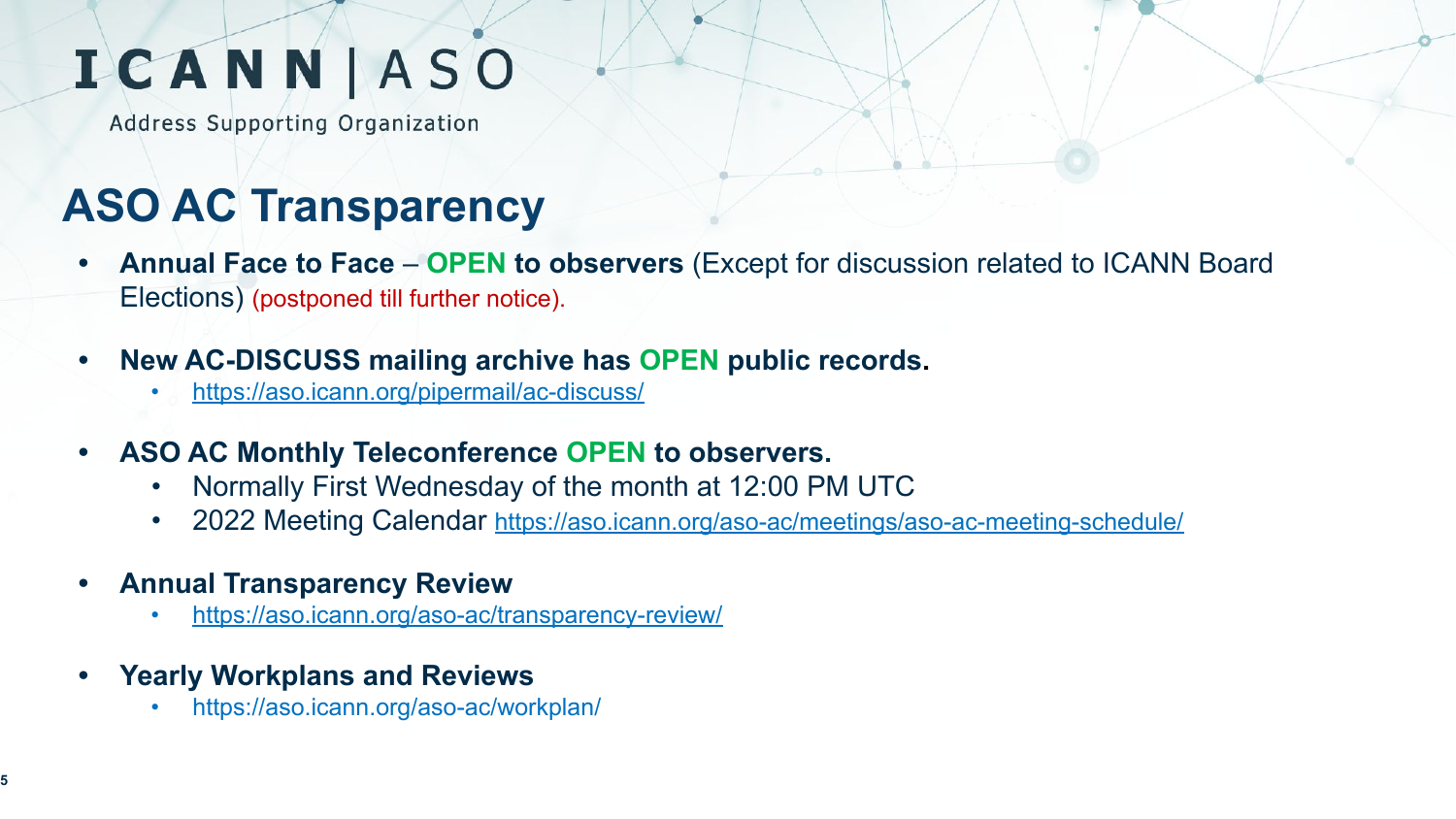Address Supporting Organization

### **ASO AC Current Appointments**

- **• Maemura Akinori** 
	- Seat 10 ICANN Board, 2019 2022 (from APNIC Region)
- **• Alan Barrett**
	- Seat 9 ICANN Board, 2021 2024 (from AFRINIC Region)
- **• Brajesh Jain**
	- ASO Representative in the ICANN NomCom 2021 2022 term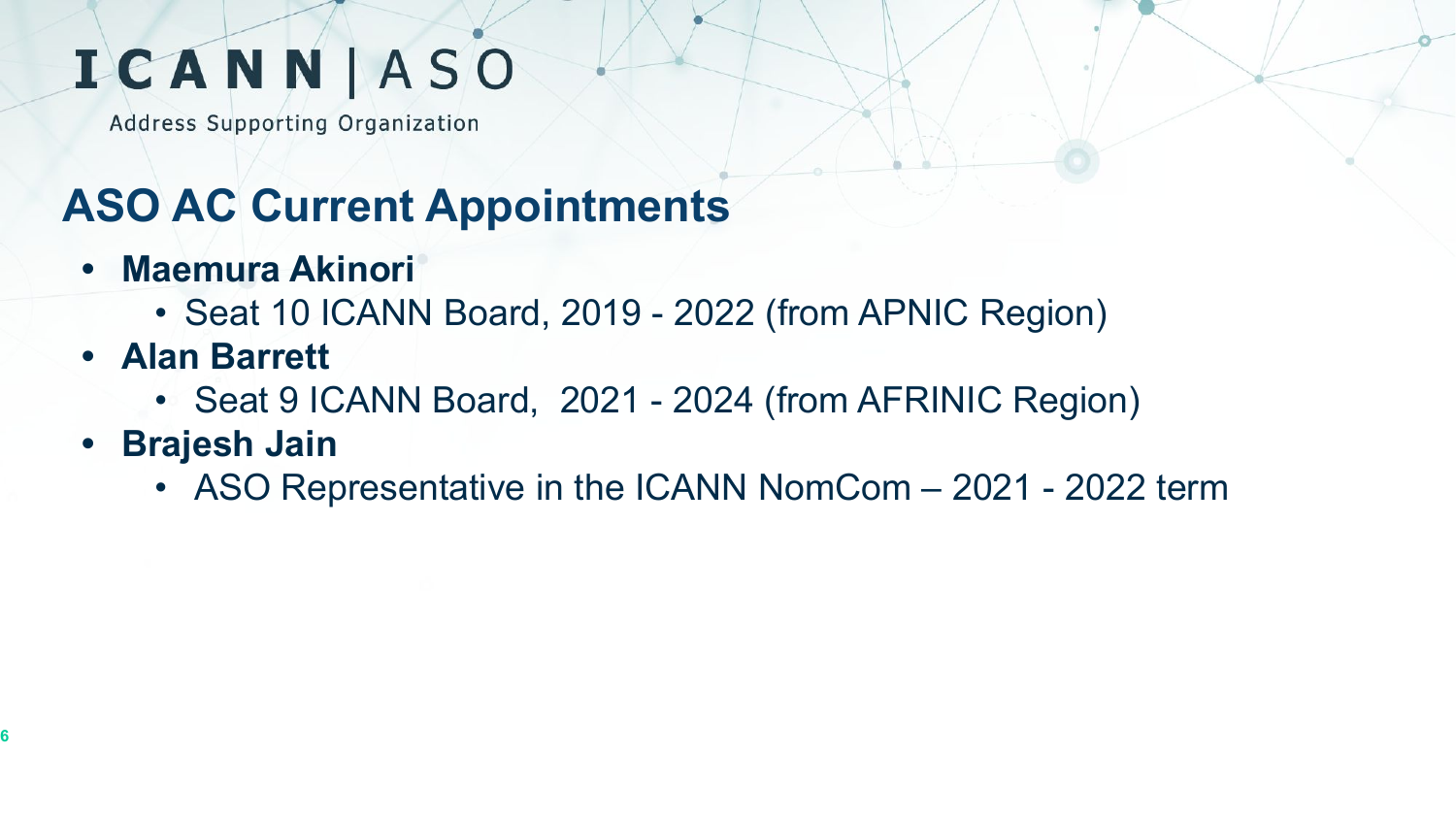Address Supporting Organization

**7**

#### **Seat 10 ICANN Election Process**

- **• Seat 10 ICANN Board Election Timeline** 
	- Nomination Phase: 15 September 2021 1 December 2021
	- Comment Phase: 30 December 2021 30 March 2022

ICANN Due Diligence for nominated candidates

- Interview Phase: 29 January 2022 30 March 2022
- Selection Phase (deliberation): 1 16 April 2022
- **• Selection Phase (voting): 19 25 April 2022**
- Announcement of selected candidate: around 30 April 2022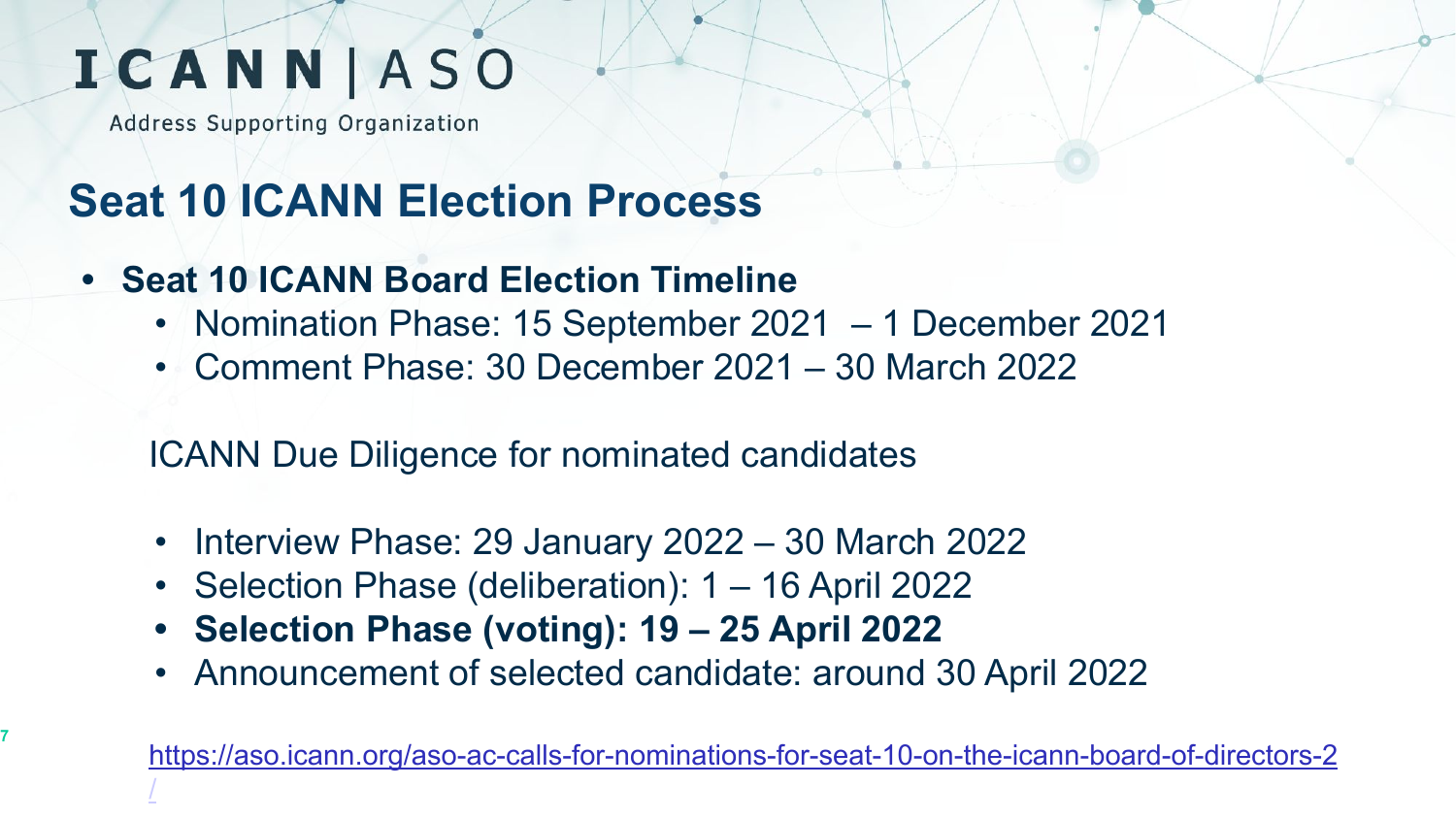Address Supporting Organization

#### **RIR Meetings (last 6 months)**

•APNIC 53 - online, 21 February – 3 March 2022

• <https://2022.apricot.net/>

•RIPE 83 - online, 22 - 26 November 2021

• <https://ripe83.ripe.net/>

•ARIN 48 - online, 19 - 20 October 2021

- <https://www.arin.net/participate/meetings/ARIN48/>
- •LACNIC 36 Hybrid, 11 15 October 2021
	- <https://www.lacnic.net/lacnic36>
- •AFRINIC 34 online, 15 18 September 2021
	- <https://meeting.afrinic.net/afrinic-34/>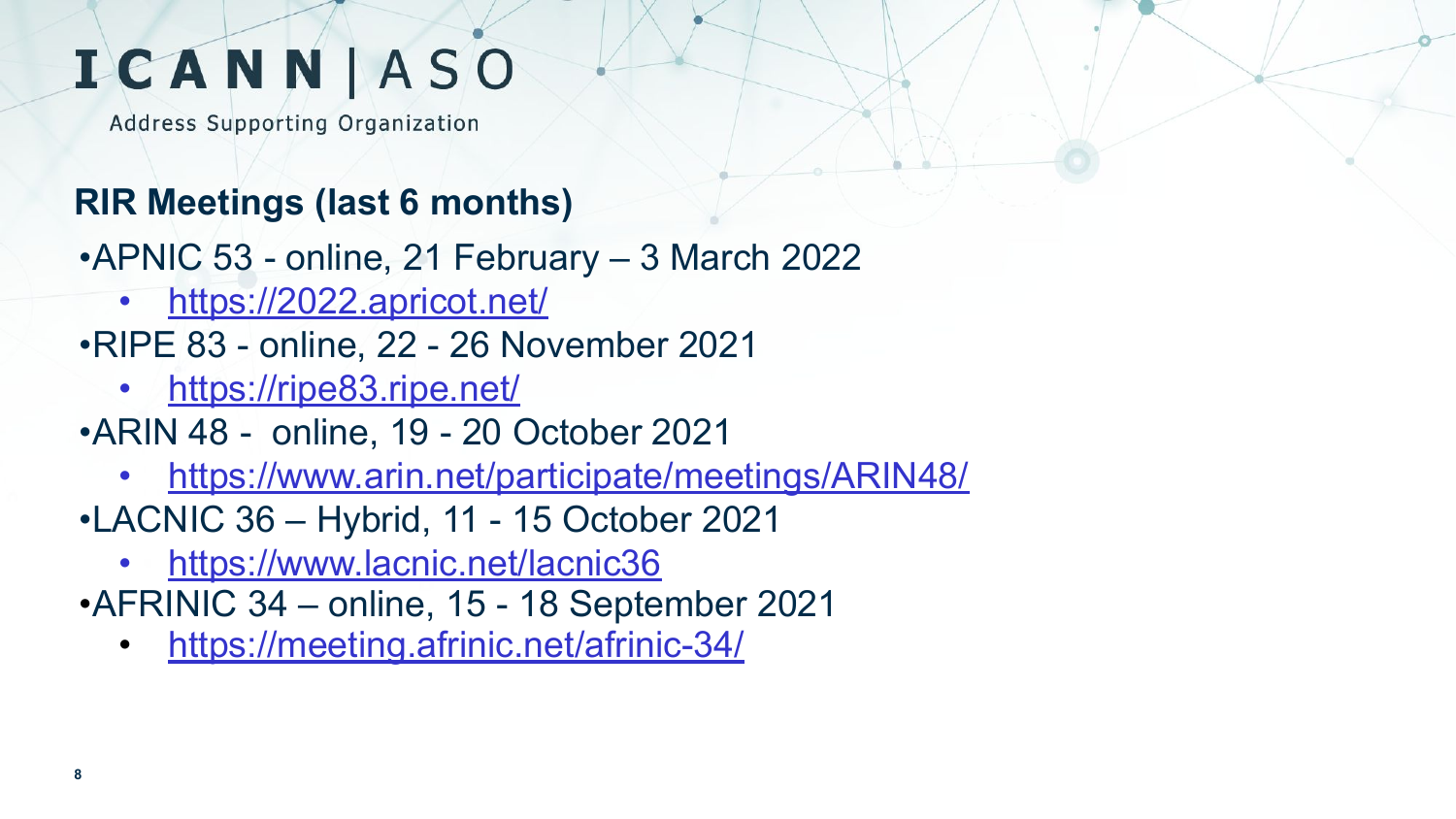# **Thank you, Louie!**